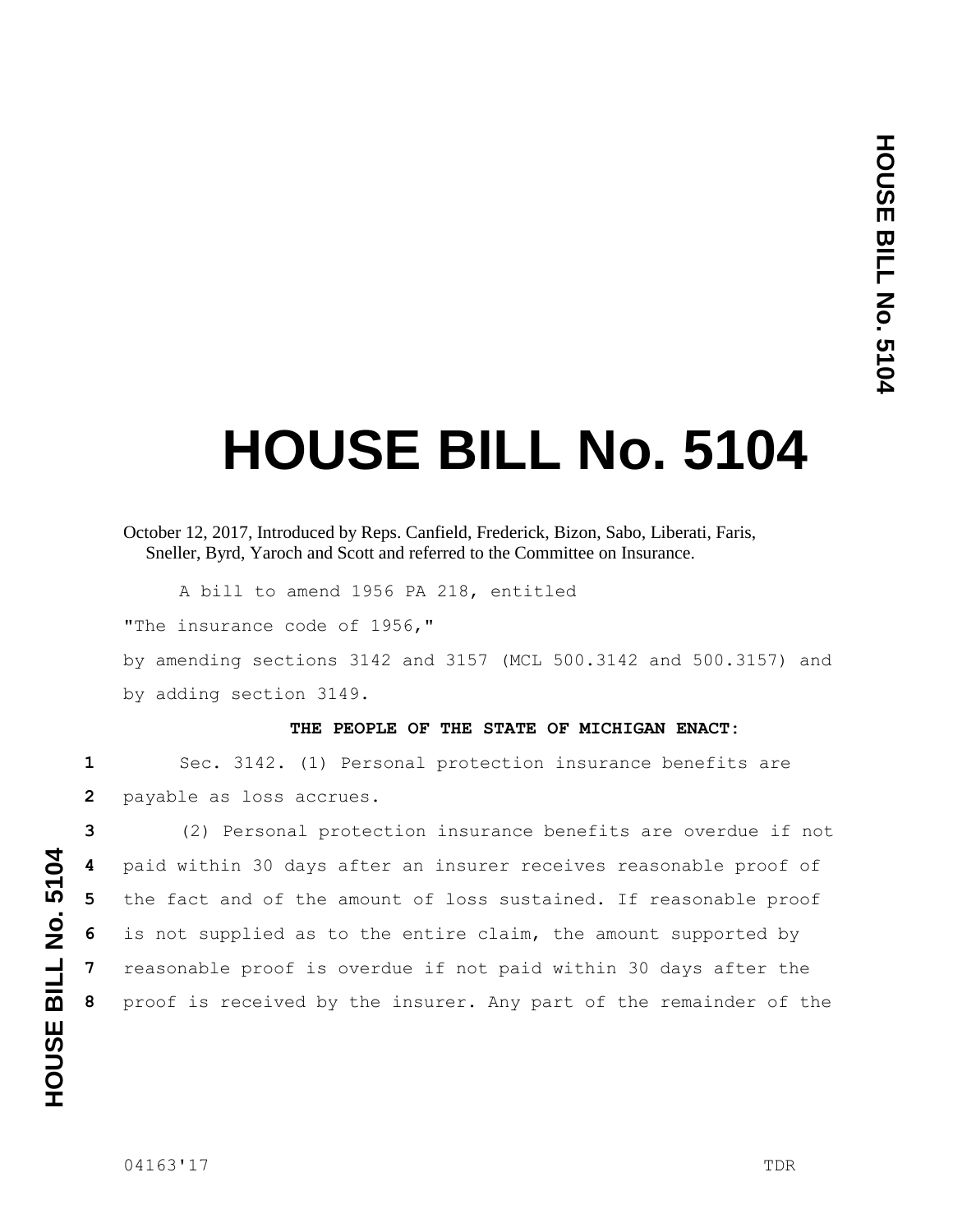claim that is later supported by reasonable proof is overdue if not paid within 30 days after the proof is received by the insurer. For the purpose of calculating the extent to which benefits are overdue, payment shall MUST be treated as made on the date a draft or other valid instrument was placed in the United States mail in a properly addressed, postpaid envelope, or, if not so posted, on the date of delivery.

 (3) An overdue payment bears simple interest at the rate of 12% per annum.

 **(4) FOR A CLAIM UNDER A POLICY THAT PROVIDES PERSONAL PROTECTION INSURANCE BENEFITS THAT ARE COORDINATED WITH, OR THAT HAS DEDUCTIBLES OR EXCLUSIONS REASONABLY RELATED TO, OTHER HEALTH AND ACCIDENT COVERAGE ON THE INJURED PERSON UNDER SECTION 3109A, THE INSURER SHALL NOT DEMAND THE PRODUCTION OF ANY 1 PARTICULAR TYPE OF DOCUMENTATION TO PROVE WHETHER ANY HEALTH AND ACCIDENT COVERAGE IS APPLICABLE TO THE CLAIM. THE INSURER SHALL ACCEPT ANY OF THE FOLLOWING TYPES OF DOCUMENTATION REASONABLY DEMONSTRATING THAT NO OTHER HEALTH AND ACCIDENT COVERAGE IS APPLICABLE TO THE CLAIM, OR COVERS THE SPECIFIC CLAIMED BENEFIT AT ISSUE:**

 **(A) A COPY OF THE HEALTH INSURANCE PLAN OR POLICY; A SUMMARY PLAN DESCRIPTION; OR SOME OTHER HEALTH PLAN DOCUMENTATION CONTAINING ACTUAL PLAN LANGUAGE, OR A SUMMARY OF THE PLAN LANGUAGE, SHOWING THAT THE CLAIMED BENEFIT IS EITHER NOT A BENEFIT OR NOT PAYABLE UNDER THE PLAN.**

 **(B) AN EXPLANATION OF BENEFIT OR EXPLANATION OF REVIEW FORM SHOWING THAT THE CLAIMED BENEFIT IS EITHER NOT A BENEFIT OR NOT PAYABLE UNDER THE PLAN.**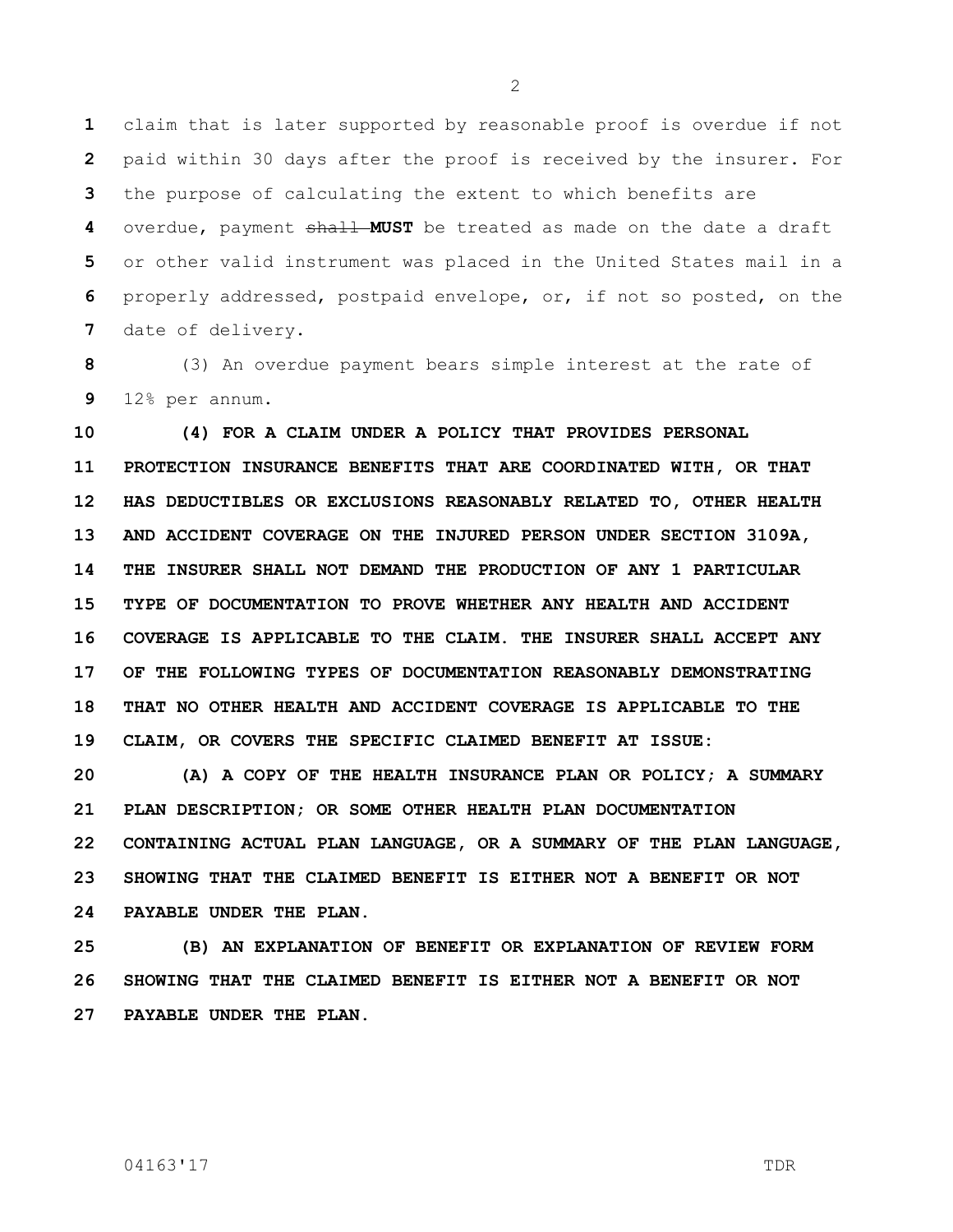**(C) ANY OTHER DOCUMENTATION OR INFORMATION, INCLUDING CORRESPONDENCE OR OTHER COMMUNICATION FROM AN AUTHORIZED REPRESENTATIVE OF THE OTHER HEALTH AND ACCIDENT COVERAGE PLAN, SHOWING THAT THE CLAIMED BENEFIT IS EITHER NOT A BENEFIT OR NOT PAYABLE UNDER THE PLAN.**

 **(5) BY JANUARY 1, 2018, AN AUTOMOBILE INSURER OR THE ASSOCIATION CREATED UNDER SECTION 3104 SHALL ACCEPT ELECTRONIC DOCUMENTATION OF PROOF OF A PERSONAL PROTECTION INSURANCE CLAIM AND THE AMOUNT OF THE LOSS SUSTAINED.**

 **SEC. 3149. (1) AN INSURER THAT IS OBLIGATED TO PAY CLAIMS FOR PERSONAL PROTECTION INSURANCE BENEFITS UNDER THIS CHAPTER HAS A DUTY TO DEAL FAIRLY AND IN GOOD FAITH WITH A PERSON CLAIMING BENEFITS AND THE PERSON'S SERVICE PROVIDERS.**

 **(2) AN INSURER THAT BREACHES THE DUTY IMPOSED UNDER THIS SECTION IS LIABLE FOR COMPENSATORY, CONSEQUENTIAL, ECONOMIC, NONECONOMIC, AND EXEMPLARY DAMAGES PROXIMATELY CAUSED BY THE BREACH AND ACTUAL ATTORNEY FEES AND THE RELATED COSTS OF LITIGATION.**

 **(3) CONDUCT THAT CONSTITUTES A BREACH OF THE DUTY IMPOSED UNDER THIS SECTION INCLUDES, BY WAY OF EXAMPLE AND NOT BY WAY OF LIMITATION, ANY OF THE FOLLOWING:**

 **(A) MAKING A STATEMENT OR REPRESENTATION REGARDING THE LEGAL RIGHTS OF THE CLAIMANT OR A SERVICE PROVIDER OR THE LEGAL DUTIES AND OBLIGATIONS OF THE INSURER THAT IS MATERIALLY FALSE OR DECEPTIVE, IF THE FALSITY OR DECEPTIVENESS OF THE STATEMENT OR MISREPRESENTATION WAS KNOWN, OR SHOULD HAVE BEEN KNOWN, BY THE INSURER OR ITS AGENTS OR REPRESENTATIVES WHEN THE STATEMENT OR MISREPRESENTATION WAS MADE.**

## 04163'17 TDR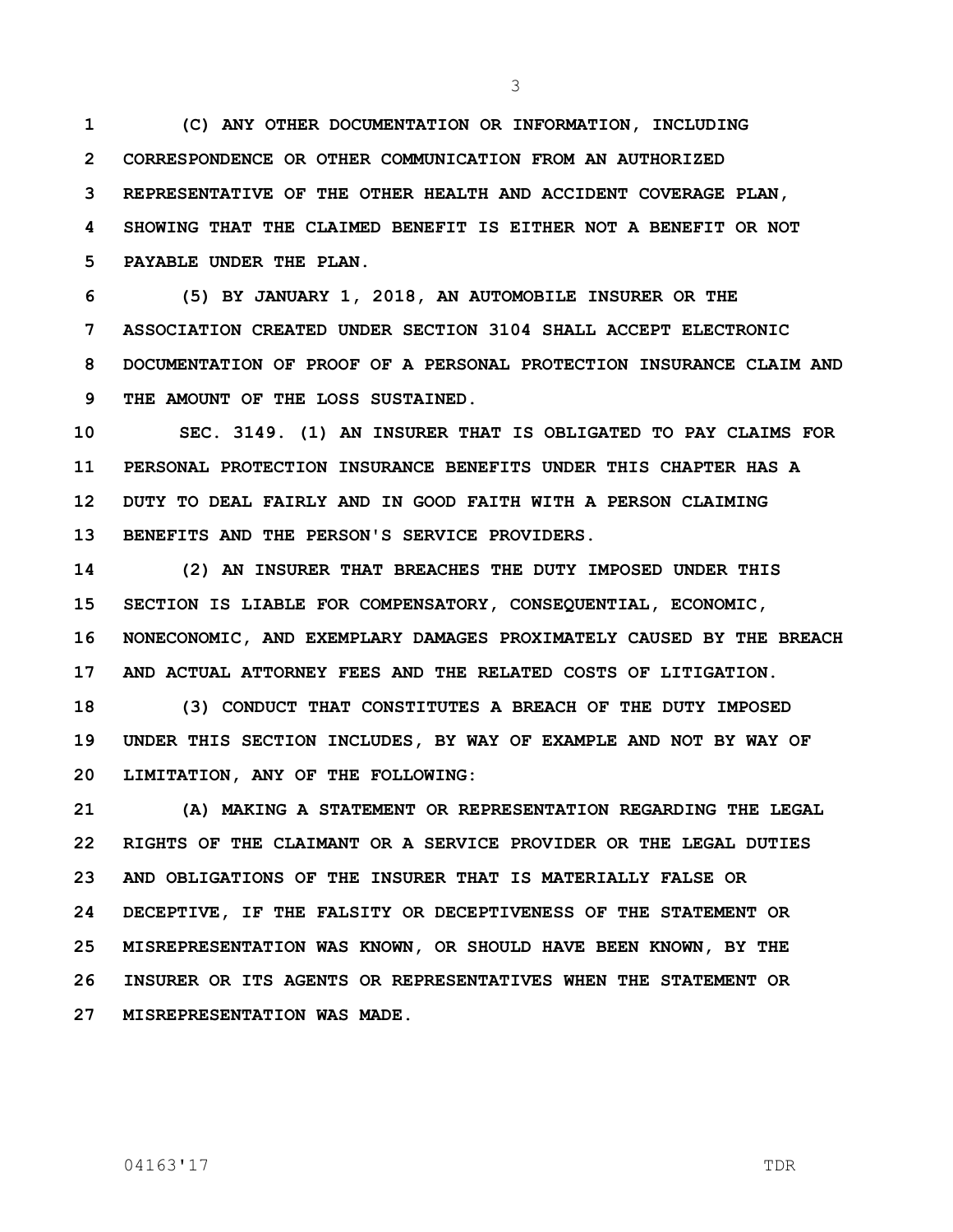**(B) MAKING A THREAT OR AN ACT OF INTIMIDATION OR RETALIATION AGAINST THE CLAIMANT OR A SERVICE PROVIDER REGARDING THE SUBMISSION, ADJUSTMENT, OR PAYMENT OF A CLAIM FOR BENEFITS UNDER THIS ACT.**

 **(C) FAILING TO PAY THE CLAIM OR A PORTION OF THE CLAIM IF IT REASONABLY APPEARS THAT THE INSURER OWES THE CLAIM OR PORTION OF THE CLAIM.**

 **(D) DEMANDING THAT THE CLAIMANT SUBMIT TO A MENTAL OR PHYSICAL EXAMINATION UNDER SECTION 3151 PERFORMED BY AN EXAMINER TO WHOM 1 OR MORE OF THE FOLLOWING APPLY:**

 **(***i***) THE EXAMINER IS ROUTINELY HIRED BY INSURERS TO CONDUCT EXAMINATIONS AND HAS DEMONSTRATED HIMSELF OR HERSELF TO BE BIASED IN FAVOR OF INSURERS OR IS OTHERWISE NOT FAIR AND IMPARTIAL WITH RESPECT TO CLAIMANTS SEEKING BENEFITS UNDER THIS CHAPTER.**

 **(***ii***) THE EXAMINER DOES NOT PRACTICE IN THE SAME SPECIALTY AS THE HEALTH CARE PROFESSIONAL WHO IS TREATING THE CLAIMANT.**

 **(***iii***) THE EXAMINER DEVOTES LESS THAN A MAJORITY OF HIS OR HER PROFESSIONAL TIME TO ACTIVE CLINICAL PRACTICE OR INSTRUCTION OF STUDENTS IN AN ACCREDITED HEALTH PROFESSIONAL SCHOOL OR ACCREDITED RESIDENCY OR CLINICAL RESEARCH PROGRAM.**

 **(E) FAILING TO MAKE REASONABLE EFFORTS TO RECONCILE CONFLICTING MEDICAL OPINIONS AND DOCUMENTATION IF IT REASONABLY APPEARS THAT A CONFLICT EXISTS, PARTICULARLY IF THERE IS A CONFLICT BETWEEN THE MEDICAL OPINIONS OF THE CLAIMANT'S TREATING MEDICAL PROVIDERS AND THE OPINIONS OF AN EXAMINER HIRED BY THE INSURER.**

 **(F) DEMANDING THAT THE CLAIMANT OR A SERVICE PROVIDER SUBMIT UNNECESSARY AND EXCESSIVE DOCUMENTATION IN SUPPORT OF THE CLAIM IF**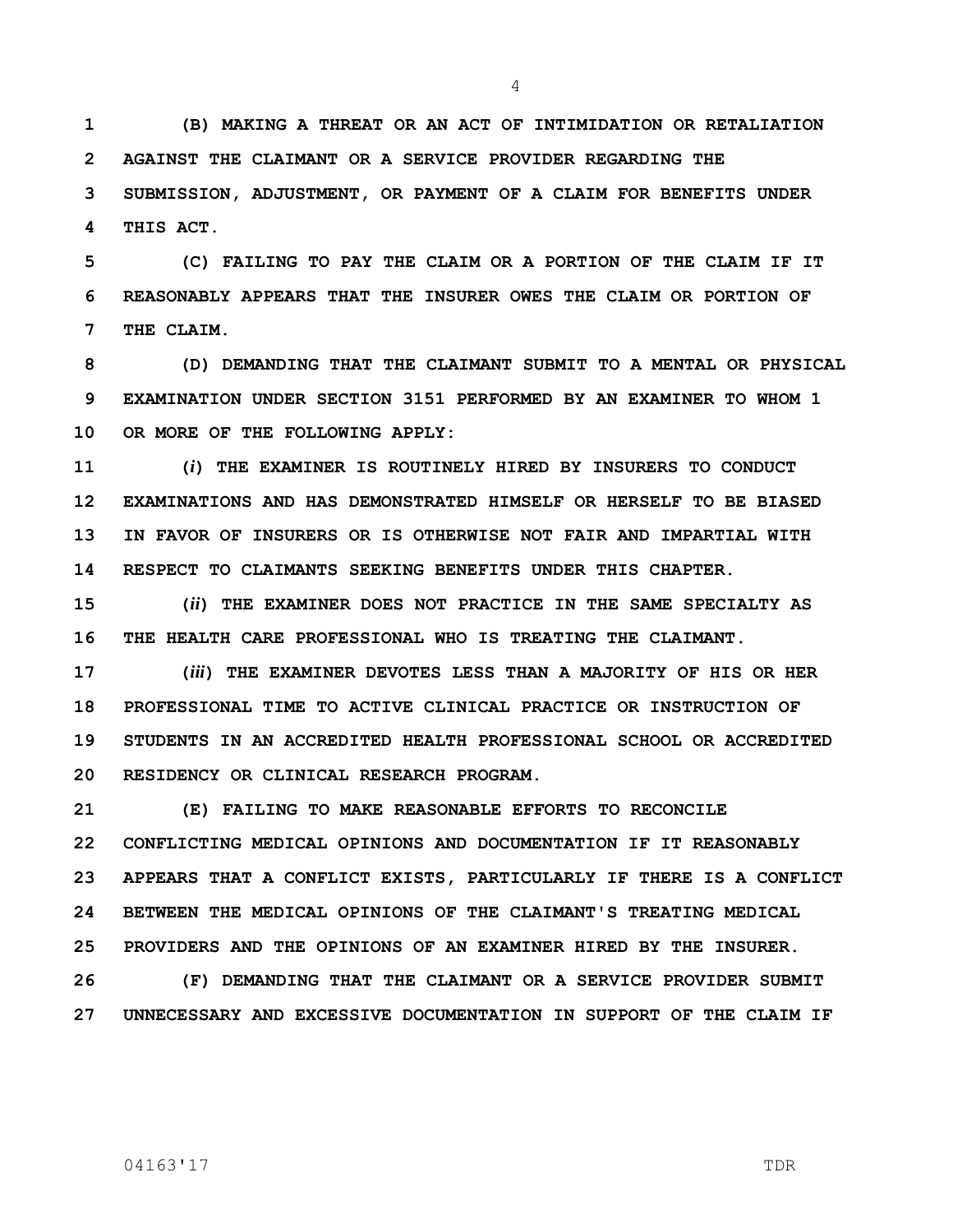**IT APPEARS THAT THE CLAIMANT OR PROVIDER HAS SUBMITTED REASONABLE PROOF IN CONNECTION WITH THE CLAIM.**

 **(G) ANY OTHER CONDUCT THAT DEMONSTRATES THE INSURER HAS NOT DEALT FAIRLY AND IN GOOD FAITH WITH THE CLAIMANT OR A SERVICE PROVIDER IN CONNECTION WITH THE CLAIM.**

 Sec. 3157. **(1)** A physician, hospital, clinic**,** or other person Or MEDICAL institution OR OTHER PERSON THAT lawfully rendering **RENDERS** treatment to an injured person for an accidental bodily injury covered by personal protection insurance, and a person or 10 institution **INCLUDING, BUT NOT LIMITED TO,** providing rehabilitative occupational training following the injury, may charge a reasonable amount for the products, services**,** and **OR** accommodations rendered. 13 The charge shall MUST not exceed the amount the person  $\Theta$ f institution customarily charges for like products, services**,** and **OR**  15 accommodations in cases THAT DO not involving INVOLVE insurance.

 **(2) AFTER JUNE 30, 2018, EXCEPT AS OTHERWISE PROVIDED IN SUBSECTION (5), A PERSON, INCLUDING A HOSPITAL, CLINIC, OR OTHER MEDICAL INSTITUTION, THAT LAWFULLY RENDERS PRODUCTS, SERVICES, OR ACCOMMODATIONS TO AN INJURED PERSON FOR AN ACCIDENTAL BODILY INJURY COVERED BY PERSONAL PROTECTION INSURANCE IS ENTITLED TO BE PAID FOR THE SERVICES AT 185% OF THE MAXIMUM AMOUNT PAYABLE UNDER SCHEDULES OF FEES FOR WORKER'S COMPENSATION CONTAINED IN R 418.10101 TO R 418.101503 OF THE MICHIGAN ADMINISTRATIVE CODE THAT ARE IN EFFECT ON THE EFFECTIVE DATE OF THE AMENDATORY ACT THAT ADDED THIS SUBSECTION.**

 **(3) BY OCTOBER 1 OF EACH YEAR AFTER 2017, THE DIRECTOR SHALL ADJUST THE PAYMENT AMOUNTS UNDER SUBSECTION (2) FOR THE FOLLOWING**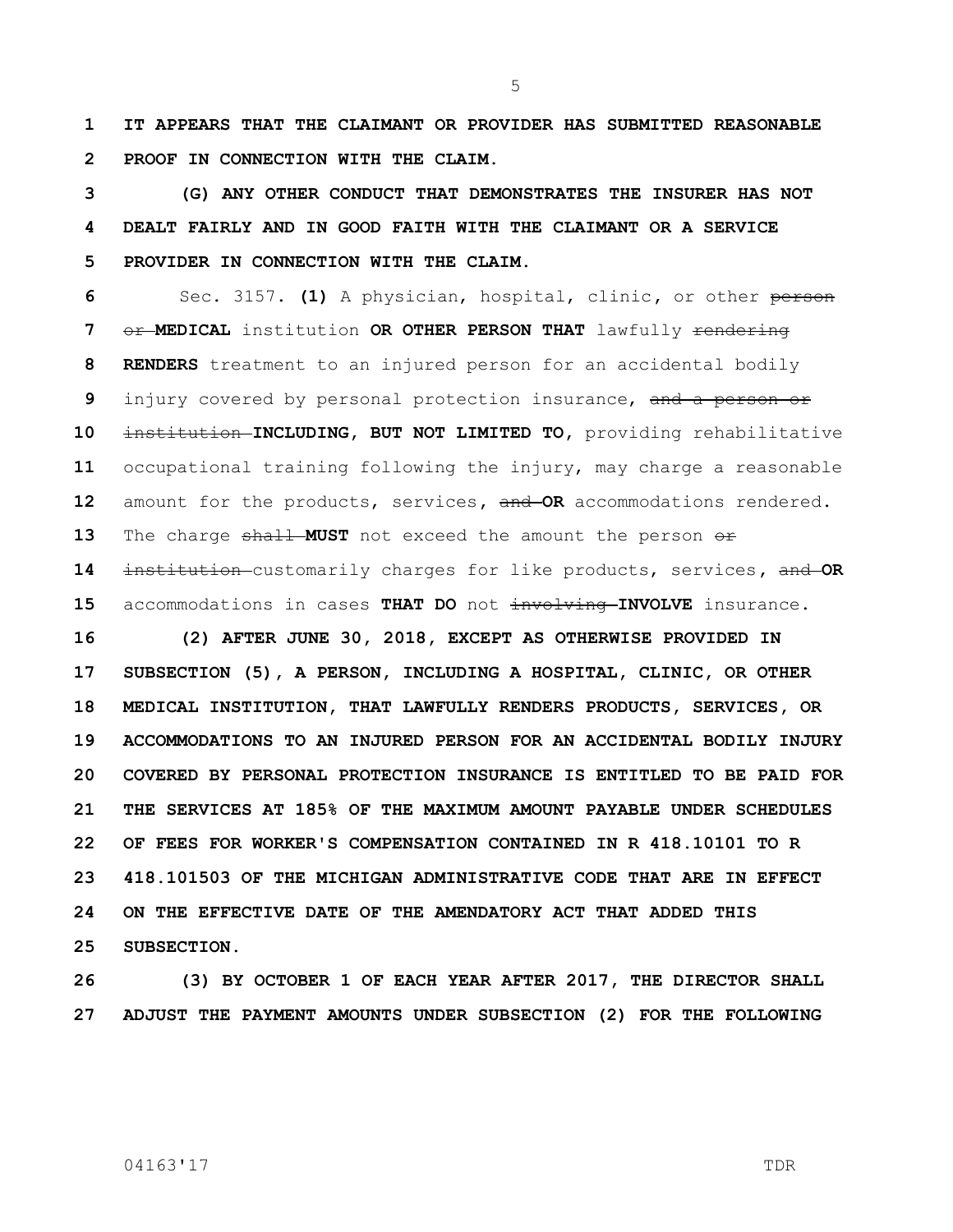**CALENDAR YEAR TO THE GREATER OF THE FOLLOWING:**

 **(A) ONE HUNDRED EIGHTY-FIVE PERCENT OF THE MAXIMUM AMOUNT PAYABLE FOR PRODUCTS, SERVICES, OR ACCOMMODATIONS UNDER SCHEDULES OF FEES FOR WORKER'S COMPENSATION CONTAINED IN R 418.10101 TO R 418.101503 OF THE MICHIGAN ADMINISTRATIVE CODE THAT ARE IN EFFECT ON THE EFFECTIVE DATE OF THE AMENDATORY ACT THAT ADDED THIS SUBSECTION.**

 **(B) ONE HUNDRED EIGHTY-FIVE PERCENT OF THE MAXIMUM AMOUNT PAYABLE FOR PRODUCTS, SERVICES, OR ACCOMMODATIONS UNDER SCHEDULES OF FEES FOR WORKER'S COMPENSATION CONTAINED IN R 418.10101 TO R 418.101503 OF THE MICHIGAN ADMINISTRATIVE CODE THAT ARE IN EFFECT ON THE DATE OF THE ADJUSTMENT.**

 **(C) THE AMOUNT PAYABLE FOR PRODUCTS, SERVICES, OR ACCOMMODATIONS UNDER SUBSECTION (2) AS PREVIOUSLY ADJUSTED, IF APPLICABLE, UNDER THIS SUBSECTION, ADJUSTED TO REFLECT THE PERCENTAGE CHANGE IN THE MEDICAL CARE COMPONENT OF THE UNITED STATES CONSUMER PRICE INDEX FOR THE MOST RECENT 12-MONTH PERIOD FOR WHICH DATA ARE AVAILABLE.**

 **(4) AN ADJUSTMENT TO FEES UNDER SUBSECTION (3) APPLIES TO CHARGES FOR PRODUCTS, SERVICES, OR ACCOMMODATIONS RENDERED ON OR AFTER THE DATE OF THE ADJUSTMENT.**

 **(5) NOTWITHSTANDING SUBSECTIONS (2) TO (4), A PERSON THAT RENDERS PRODUCTS, SERVICES, OR ACCOMMODATIONS MAY, AT ITS SOLE DISCRETION, CHARGE AND ACCEPT PAYMENT IN AN AMOUNT THAT IS LESS THAN THE AMOUNT PROVIDED UNDER SUBSECTIONS (2) TO (4).**

 **(6) SUBSECTIONS (2) TO (4) ONLY LIMIT THE DOLLAR AMOUNT PAYABLE FOR PRODUCTS, SERVICES, OR ACCOMMODATIONS, AND DO NOT LIMIT**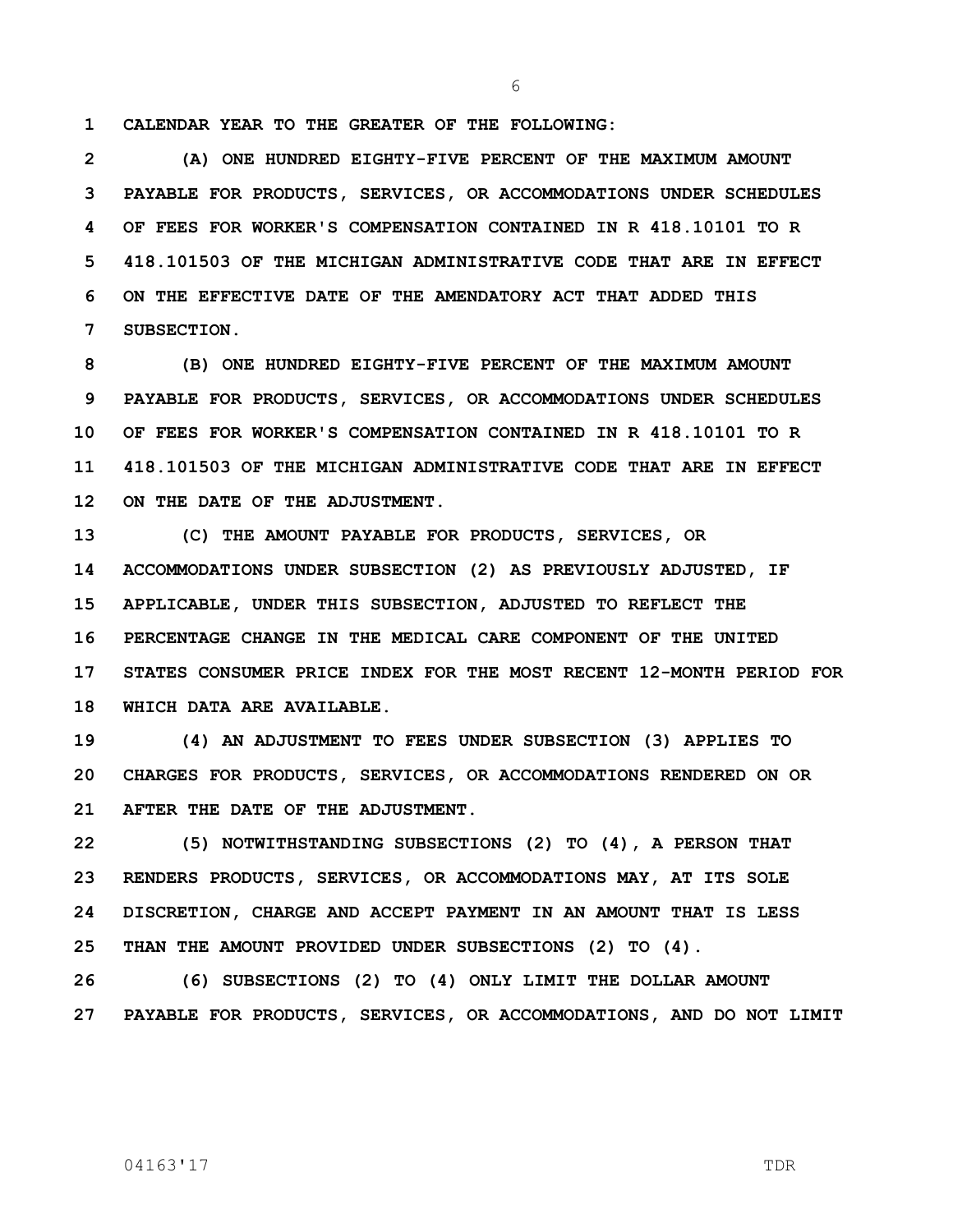**THE SCOPE OR DURATION OF PRODUCTS, SERVICES, OR ACCOMMODATIONS THAT ARE ALLOWABLE EXPENSES PAYABLE AS PERSONAL PROTECTION BENEFITS UNDER SECTION 3107(1)(A).**

 **(7) SUBSECTIONS (2) TO (6) APPLY TO MOTOR VEHICLE ACCIDENTS THAT OCCUR AFTER JUNE 30, 2018.**

 **(8) SUBSECTIONS (2) TO (7) AND (9) DO NOT APPLY TO EITHER OF THE FOLLOWING:**

 **(A) PRODUCTS, SERVICES, OR ACCOMMODATIONS AT A HOSPITAL DESIGNATED AS A LEVEL I OR II TRAUMA CENTER BY THE AMERICAN COLLEGE OF SURGEONS COMMITTEE ON TRAUMA.**

 **(B) ATTENDANT CARE, HOME HEALTH AIDE CARE, OR HOME NURSING CARE, REGARDLESS OF THE LEVEL OF SKILL OR TRAINING INVOLVED IN THE CARE.**

 **(9) AS USED IN THIS SECTION, "PRODUCTS, SERVICES, OR ACCOMMODATIONS" MEANS THOSE PRODUCTS, SERVICES, OR ACCOMMODATIONS UNDER SECTION 3107(1)(A) THAT ARE SPECIFICALLY DESCRIBED AND MONETARILY QUANTIFIED TO BE GREATER THAN ZERO UNDER SCHEDULES OF FEES FOR WORKER'S COMPENSATION CONTAINED IN R 418.10101 TO R 418.101503 OF THE MICHIGAN ADMINISTRATIVE CODE THAT ARE IN EFFECT ON THE EFFECTIVE DATE OF THE AMENDATORY ACT THAT ADDED THIS SUBSECTION. A PRODUCT, SERVICE, OR ACCOMMODATION NOT SPECIFICALLY DESCRIBED OR MONETARILY QUANTIFIED TO BE GREATER THAN ZERO UNDER SCHEDULES OF FEES FOR WORKER'S COMPENSATION CONTAINED IN R 418.10101 TO R 418.101503 OF THE MICHIGAN ADMINISTRATIVE CODE THAT ARE IN EFFECT ON THE EFFECTIVE DATE OF THE AMENDATORY ACT THAT ADDED THIS SUBSECTION ARE SUBJECT TO THE REQUIREMENTS OF SECTION 3107(1)(A).**

04163'17 TDR